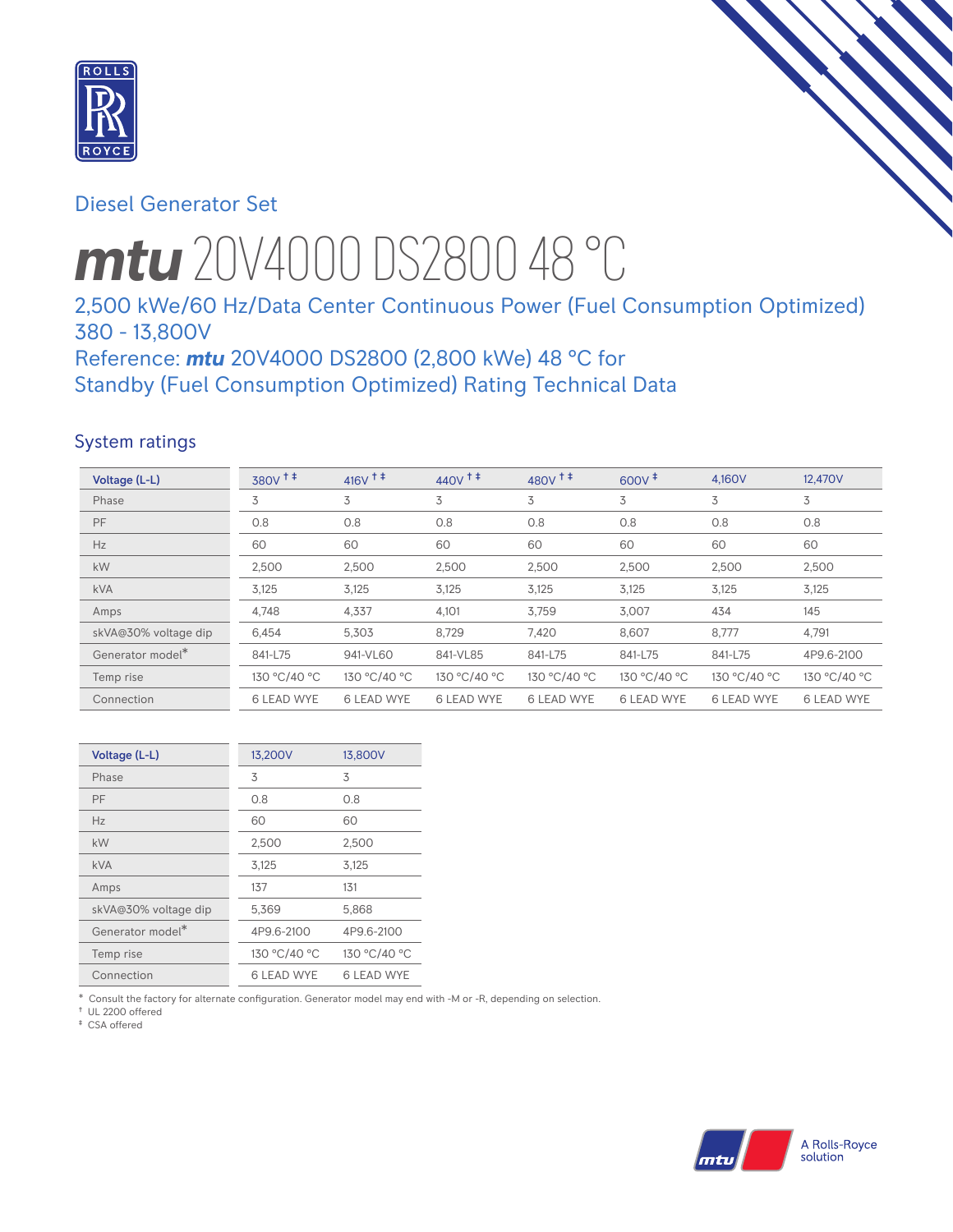# Certifications and standards

- Emissions
- Fuel Consumption Optimized (FCO)
- Generator set is designed and manufactured in facilities certified to standards ISO 9001:2008 and ISO 14001:2004
- Seismic certification optional
- 2018 IBC certification
- HCAI pre-approval
- UL 2200 optional (refer to *System ratings* for availability)
- CSA optional (refer to *System ratings* for availability)
	- CSA C22.2 No. 100
	- CSA C22.2 No. 14

# Standard features \*

- Single source supplier
- Global product support
- Two (2) Year/3,000 Hour Basic Limited Warranty
- 20V4000 diesel engine
	- 95.4 liter displacement
	- Common rail fuel injection
	- 4-cycle
- Complete range of accessories
- Cooling system
	- Integral set-mounted
	- Engine-driven fan

# Standard equipment \*

### Engine

- Air cleaners
- Oil pump
- Oil drain extension and shut-off valve
- Centrifugal oil filtration
- Closed crankcase ventilation
- Jacket water pump
- Inter cooler water pump
- Thermostats
- Blower fan and fan drive
- Radiator unit mounted
- Electric starting motor 24V
- Governor electronic Isochronous
- Base structural steel
- SAE flywheel and bell housing
- Charging alternator 24V
- Battery box and cables
- Bulkhead fuel connectors
- Flexible exhaust connection
- Fuel consumption optimized

#### Generator

- NEMA MG1, IEEE, and ANSI standards compliance for temperature rise and motor starting
- Sustained short circuit current of up to 300% of the rated current for up to 10 seconds
- Self-ventilated and drip-proof
- Superior voltage waveform
- Performance Assurance Certification (PAC)
	- Generator set tested to ISO 8528-5 for transient response
	- Verified product design, quality, and performance integrity
	- All engine systems are prototype and factory tested
- Power rating
	- Data Center Continuous Power (DCCP) rating is optimized for data center applications
	- Uptime Institute compliant for Tier III and IV data centers
	- No runtime limitation
	- 100% load factor
	- 10% overload available
	- Accepts rated load in one step per NFPA 110
- Generator
	- Brushless, rotating field generator
	- 2/3 pitch windings
	- Permanent Magnet Generator (PMG) supply to regulator
	- 300% short circuit capability
- Digital control panel(s)
	- UL recognized, CSA certified, NFPA 110
	- Complete system metering
	- LCD display
- Digital, solid state, volts-per-hertz regulator
- Brushless alternator with brushless pilot exciter
- 4 pole, rotating field
- 2-bearing, sealed
- Flexible coupling
- Full amortisseur windings
- 125% rotor balancing
- 3-phase voltage sensing
- $\pm$  0.25% voltage regulation no load to full load
- 100% of rated load one step
- 5% maximum total harmonic distortion

#### Digital control panel(s)

- Digital metering
- Engine parameters
- Generator protection functions
- Engine protection
- CANBus ECU communications
- Windows®-based software
- Multilingual capability
- Communications to remote annunciator
- Programmable input and output contacts
- UL recognized, CSA certified, CE approved
- Event recording
- IP 54 front panel rating with integrated gasket
- NFPA 110 compatible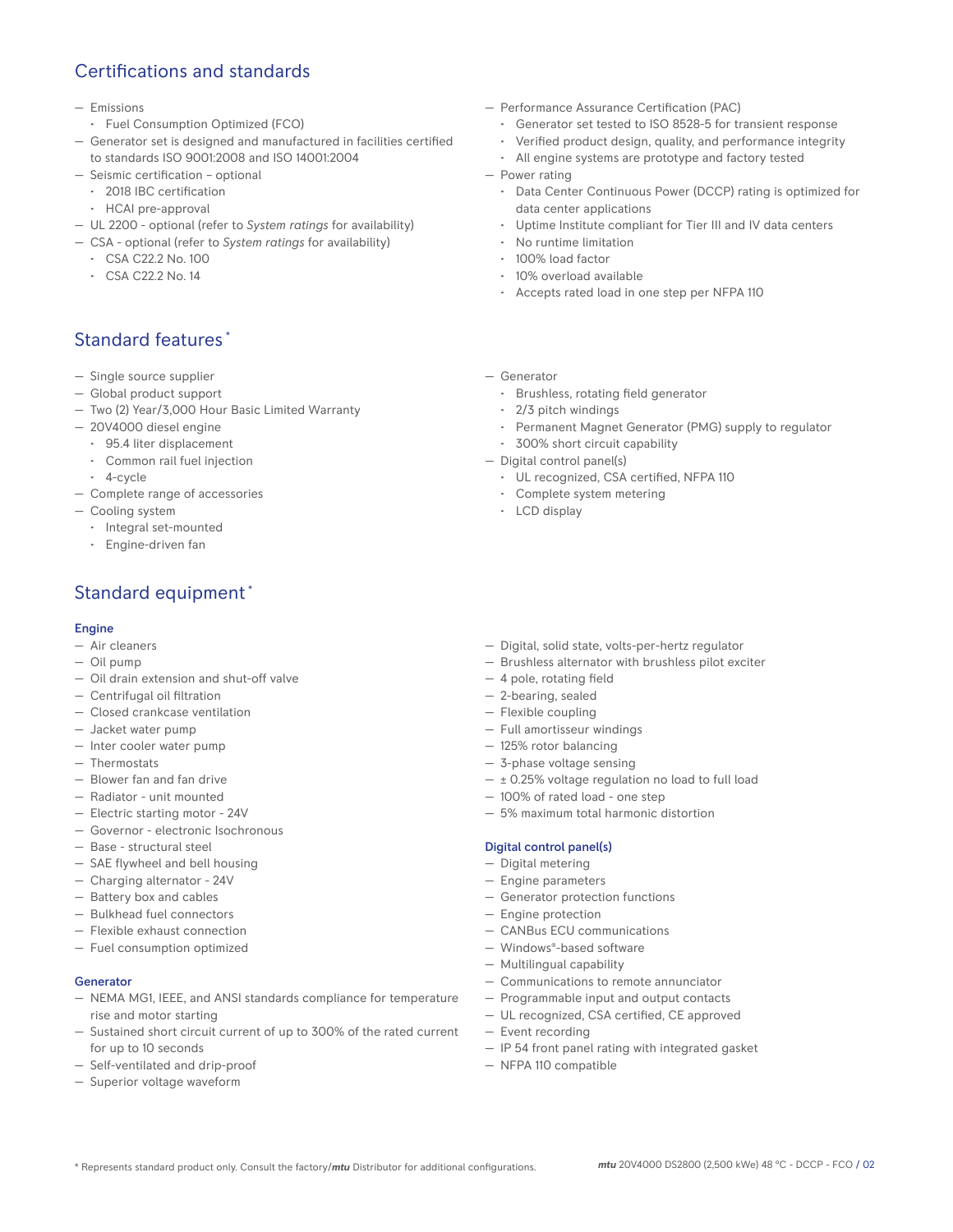# Application data

## Engine

| Manufacturer                         | mtu                           |
|--------------------------------------|-------------------------------|
| Model                                | 20V4000G24S                   |
| Type                                 | 4-cycle                       |
| Arrangement                          | $20-V$                        |
| Displacement: $L$ (in <sup>3</sup> ) | 95.4 (5,822)                  |
| Bore: cm (in)                        | 17 (6.69)                     |
| Stroke: cm (in)                      | 21(8.27)                      |
| Compression ratio                    | 16.4:1                        |
| Rated rpm                            | 1.800                         |
| Engine governor                      | electronic isochronous (ADEC) |
| Maximum power: kWm (bhp)             | 2,740 (3,674)                 |
| Steady state frequency band          | ± 0.25%                       |
| Air cleaner                          | dry                           |
|                                      |                               |

## Liquid capacity

| Total oil system: L (gal)             | 390 (103)  |
|---------------------------------------|------------|
| Engine jacket water capacity: L (gal) | 205 (54.2) |
| After cooler water capacity: L (gal)  | 50 (13.2)  |
| System coolant capacity: L (gal)      | 860 (227)  |
|                                       |            |

## Electrical

| Electric volts DC                                            | 24    |
|--------------------------------------------------------------|-------|
| Cold cranking amps under -17.8 $^{\circ}$ C (O $^{\circ}$ F) | 4.200 |
| Batteries: group size                                        | 8D    |
| Batteries: quantity                                          |       |

## Fuel system

| Fuel supply connection size          | $-16$ JIC 37 $\degree$ female |
|--------------------------------------|-------------------------------|
|                                      | 1" NPT adapter provided       |
| Fuel return connection size          | $-16$ JIC 37 $\degree$ female |
|                                      | 1" NPT adapter provided       |
| Maximum fuel lift - cranking: m (ft) | $1(3.3)*$                     |
| Maximum fuel lift - running: m (ft)  | 3.1(10)                       |
| Recommended fuel                     | diesel #2                     |
| Total fuel flow: L/hr (gal/hr)       | 1,620 (428)                   |

\* Fuel lift pump for cranking increases lift to: m (ft) 3.1 (10)

### Fuel consumption

| At 100% of power rating: L/hr (gal/hr)                               | 628 (166)       |
|----------------------------------------------------------------------|-----------------|
| At 75% of power rating: L/hr (gal/hr)                                | 473 (125)       |
| At 50% of power rating: L/hr (gal/hr)                                | 338 (89)        |
| Cooling - radiator system                                            |                 |
| Ambient capacity of radiator: °C (°F)                                | 48 (110)        |
| Maximum restriction of cooling air: intake                           |                 |
| and discharge side of radiator: kPa (in. H <sub>2</sub> O)           | 0.12(0.5)       |
| Water pump capacity: L/min (gpm)                                     | 1,567(414)      |
| After cooler pump capacity: L/min (gpm)                              | 567 (150)       |
| Heat rejection to coolant: kW (BTUM)                                 | 970 (55,162)    |
| Heat rejection to after cooler: kW (BTUM)                            | 580 (32,984)    |
| Heat radiated to ambient: kW (BTUM)                                  | 233 (13,244)    |
| Fan power: kW (hp)                                                   | 60.6 (81.3)     |
| Air requirements                                                     |                 |
| Aspirating: *m <sup>3</sup> /min (SCFM)                              | 228 (8,052)     |
| Air flow required for radiator                                       |                 |
| cooled unit: *m <sup>3</sup> /min (SCFM)                             | 3,082 (108,843) |
| Remote cooled applications; air flow required for                    |                 |
| dissipation of radiated generator set heat for a                     |                 |
| maximum of 25 °F rise: *m <sup>3</sup> /min (SCFM)                   | 845 (29,843)    |
| * Air density = $1.184 \text{ kg/m}^3$ (0.0739 lbm/ft <sup>3</sup> ) |                 |
| <b>Exhaust system</b>                                                |                 |
| Gas temperature (stack): °C (°F)                                     | 465 (869)       |
| Gas volume at stack temperature: m <sup>3</sup> /min (CFM)           | 546 (19,282)    |

| Gas volume at stack temperature: m <sup>3</sup> /min (CFM)  | 546 (19,282) |
|-------------------------------------------------------------|--------------|
| Maximum allowable back pressure at                          |              |
| outlet of engine, before piping: kPa (in. H <sub>2</sub> O) | 8.5(34.1)    |